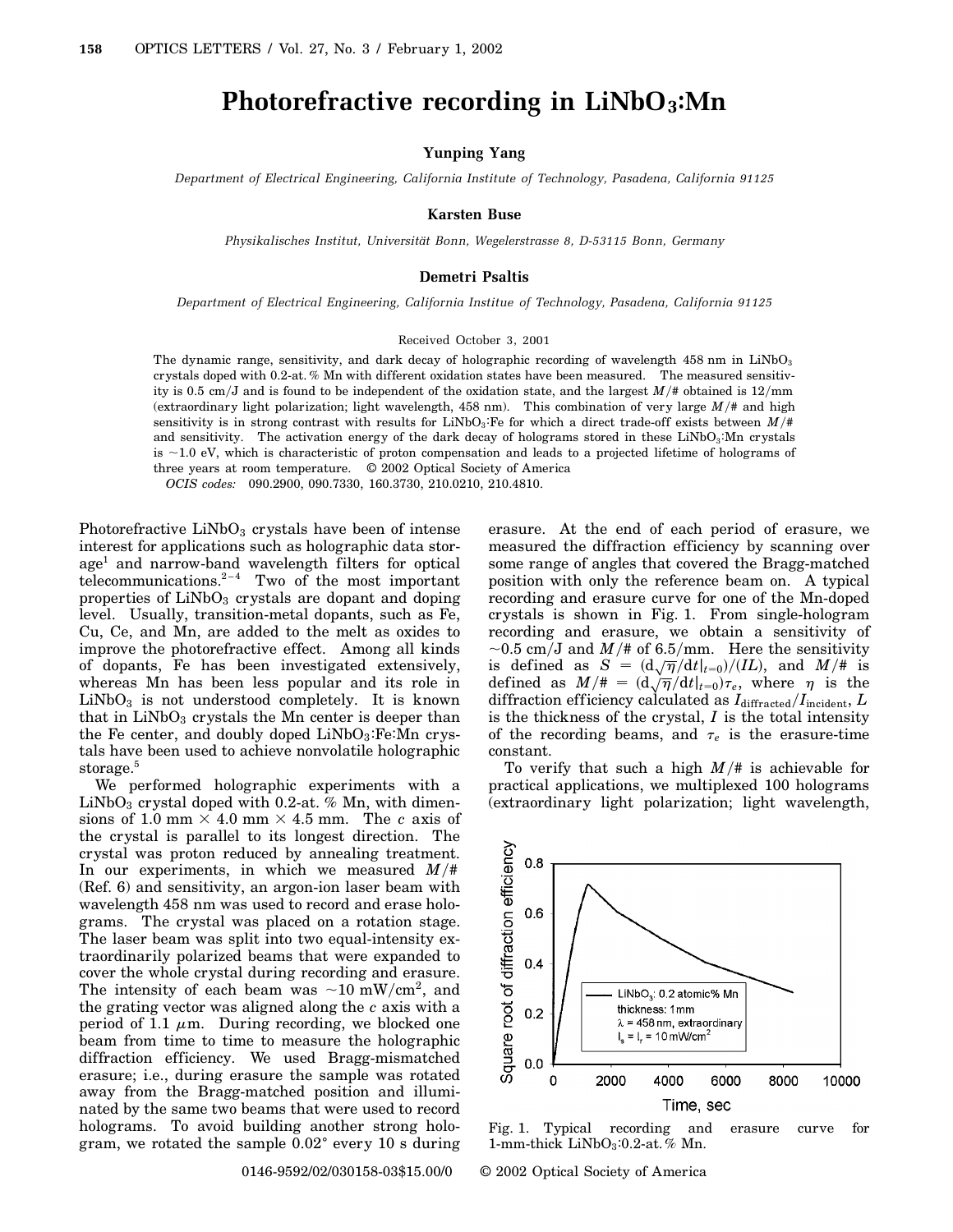458 nm). Figure 2 shows the comb function of the 100 multiplexed holograms. We used a precalculated exposure schedule to equalize the diffraction efficiency. The angle between two neighboring holograms is 0.4 $^{\circ}$ . The  $M/\text{\#}$  obtained from this multiplexing, which was calculated with  $M/\pi = \sum_{n=1}^{100} \sqrt{\eta_n}$ , is 5.0/mm, where  $\eta_n$  is the diffraction efficiency of the *n*th hologram. The loss of some  $M/\#$  is due to the nonideal exposure schedule.<sup>6</sup> The larger diffraction efficiencies around the center of the comb function are due to some backreflection. The  $M/\#$ 's obtained from single-hologram recording and multiplexing agree well.

One can change the oxidation state of  $LiNbO<sub>3</sub>$  crystals by annealing at an elevated temperature in the appropriate atmosphere, typically oxygen for oxidation and argon for reduction. Typically,  $M/\text{*}$  and sensitivity are strong functions of the oxidation state. We measured the  $M/\text{#}$  and the sensitivity of the Mn-doped crystal with different oxidation states. Table 1 contains information about the thermal treatment for each oxidation state. Since the absorption band of the Mn center is very wide, it is hard to determine the ratio of  $C_{Mn^{2+}}/C_{Mn^{3+}}$  quantitatively. The measured  $M/\text{\#}$  and sensitivities for different oxidation states are shown in Fig. 3. The sensitivity is  $0.5 \text{ cm/J}$  and is almost independent of the oxidation state, whereas the  $M/\text{\# drops}$ by a factor of 15 from the highly oxidized to the highly reduced state. This independence of sensitivity from the oxidation state the  $LiNbO<sub>3</sub>$ : Mn is in strong contrast with  $LiNbO<sub>3</sub>$ : Fe and is good for holographic applications. The highest  $M/\text{#} (12/\text{mm})$  was obtained for the highly oxidized state.

We measured the dark decay by placing the crystals on a heatable plate whose temperature was controlled to within  $0.1 \degree C$  accuracy. An argon-ion laser beam with wavelength 514 nm was used to record holograms. We performed the dark decay experiments with the Mn-doped crystal described above and also with an Fe-doped crystal (0.25-wt. %  $Fe<sub>2</sub>O<sub>3</sub>$ ) for comparison. The laser beam was split into two equal-intensity extraordinarily polarized beams that were expanded to cover the whole crystal during recording. Recorded holograms had a grating period of 1.3  $\mu$ m and were written with the grating vector oriented along the *c* axis. Recording was performed at room temperature. Afterward, the crystals were heated to a certain temperature in the dark, and a weak laser beam of 514 nm was used to monitor the holographic diffraction efficiency. The weak readout light illuminated the crystal only from time to time, and the intervals between two measurements were long enough to keep the erasure of the holograms by the probing beam negligible. After each experiment the crystal was heated to 230 °C and kept at this temperature under uniform illumination for  $\sim$  45 min to erase the gratings completely. The results are shown in Fig. 4. One can see that the dark decay time constants in both samples, the Mn- and the Fe-doped crystals, obey an Arrhenius-type dependence on the absolute temperature, *T*, but with two different activation energies, 1.0 and 0.28 eV. The different activation energies explicitly indicate two distinct dominant dark decay mechanisms, which have been identified as proton compensation<sup>7,8</sup> and electron tunneling,  $9-11$  respectively. The projected lifetime of holograms in the Mn-doped crystal at room temperature is approximately three years.

For holographic recording in congruently melting  $LiNbO<sub>3</sub>$  by use of transmission geometry, the bulk photovoltaic current is dominant. The saturation



Fig. 2. Comb function of multiplexing 100 holograms in LiNbO<sub>3</sub>:0.2-at. % Mn. The  $M/\text{\# calculated from this comb}$ function is 5.

**Table 1. Summary of Oxidation States of the Mn-Doped LiNbO3**

| Oxidation<br>State | Thermal Treatment                                                                            |
|--------------------|----------------------------------------------------------------------------------------------|
| 1                  | Highly oxidized                                                                              |
|                    | Starting with state 6, in oxygen at<br>930 $^{\circ}$ C for 24 h                             |
| 2                  | Starting with state 1, in argon at $780^{\circ}$ C for 1 h                                   |
| 3                  | Starting with state 2, in argon at $780^{\circ}$ C for 3 h                                   |
| 4                  | Starting with state 3, in argon at 780 $\degree$ C for 4 h                                   |
| 5                  | Starting with state 4, in argon at<br>780 °C for 11 h                                        |
| 6                  | Highly reduced in vacuum at $1000^{\circ}$ C for 14 h,<br>then in oxygen at $925$ °C for 4 h |
| 0.6                |                                                                                              |



Fig. 3. Measured sensitivity and  $M/\text{*}$  versus oxidation state in 1-mm-thick  $LiNbO<sub>3</sub>:0.2$  at. % Mn.